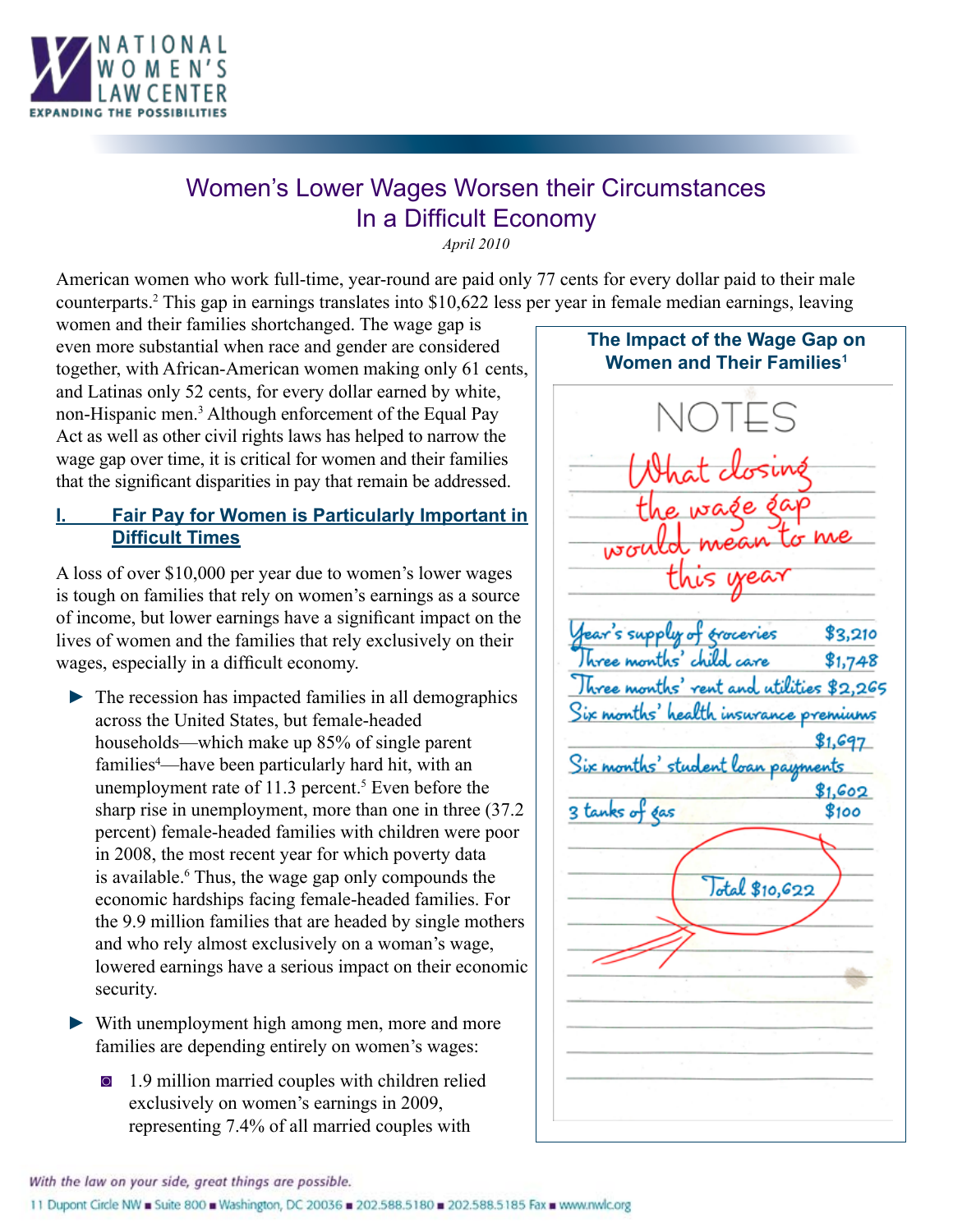children. In one year, the number of families relying on women's earnings increased by 511,000, or 36.6%, compared to a 5.1% increase from 2007 to 2008.7

- ◙ Over 15 million married couples with children relied on both parents' earnings in 2009, representing 58.6% of all married couples with children.<sup>8</sup>
- ► Unemployment insurance provides temporary income support to workers who lose their jobs and serves as a crucial safety net for many families in a difficult economy. Because unemployment benefits are tied to past wages and women's wages lag behind men's wages, unemployed women receive less in unemployment benefits than men. Worse yet, women face particular barriers in even obtaining unemployment insurance, which further women's economic insecurity. For example, the 1.1 million unemployed women seeking part-time work would be ineligible to receive unemployment benefits in 23 states because of rules that require them to look for full-time work.<sup>9</sup> Inequities in the unemployment insurance system due both to outdated rules and to the gap between men's and women's earnings depletes the financial resources available to women and their families during challenging economic times.
- ► The persistence of the wage gap results in lower lifetime earnings for women compared to men, resulting in women's loss of income in retirement, particularly in pensions and savings.
	- ◙ Closing the gender wage gap is an important tool to enhance women's ability to save and ensure economic security for women and their families in retirement. For example, the Institute for Women's Policy Research has calculated that a typical woman with a college diploma would lose more than \$440,000 in a 20-year period due to the wage gap.<sup>10</sup>
	- ◙ Unmarried women in the workforce today will receive, on average, about \$8,000 a year less in retirement income than their male counterparts—even after controlling for number of years worked and educational levels, occupational segregation and pay differences account for more than two-thirds of the difference in the retirement income of women and men.<sup>11</sup>
	- ◙ The wage gap also impacts pension income. In 2007, on average, women age 65 and older received less than half of the pension income received by men (approximately \$3,176 vs. \$7,568).<sup>12</sup>
	- $\blacksquare$  The amount contributed by female workers to defined contribution plans, such as a 401(k) or IRA, is also reduced by the wage gap. Indeed, for 2005, the average contribution of female workers was thirty percent smaller than that of male workers. Furthermore, only half as many women as men contribute the maximum to their  $401(k)$  plan.<sup>13</sup>

# **II. Closing the Wage Gap Would Significantly Improve Families' Finances**

Given the importance of women's earnings to family economic security, bringing women's earnings in line with men's earnings would greatly improve the economic situation of women and their families. An additional \$10,622 per year is enough to:

# **... pay the average cost of rent and utilities for a year with over \$1,500 to spare, or the average mortgage and utilities for 11 months and 20 days.**<sup>14</sup>

► With nearly 3 million households receiving at least one foreclosure filing in 2009, the lost earnings due to the wage gap could make a substantial difference in reducing family economic insecurity and financial hardship. Indeed, one in forty-five households—over 2.8 million properties nationwide—were in default last year.<sup>15</sup>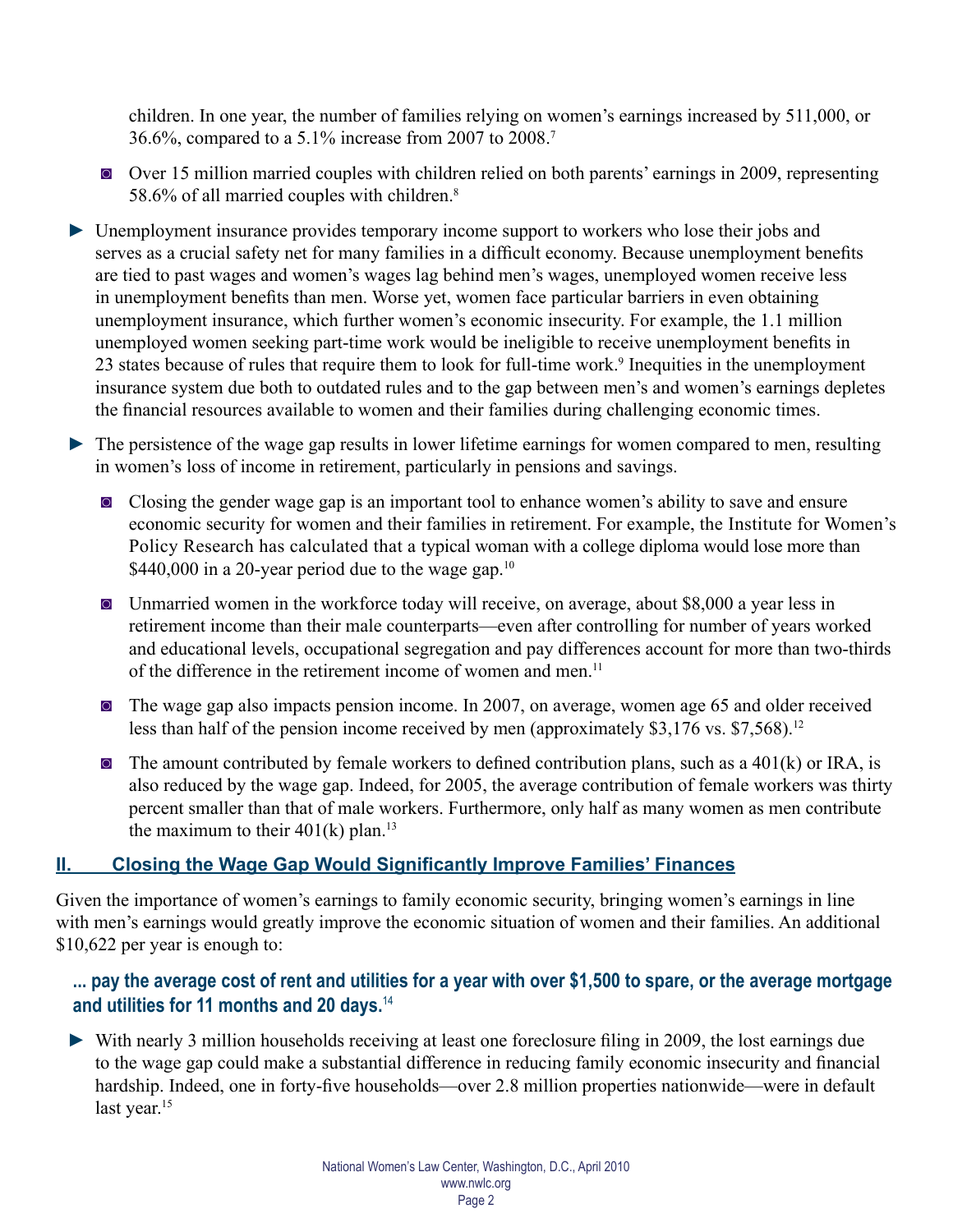## **… feed a household of four for a year with almost \$1,500 to spare.16**

► The difficult economy has stretched family budgets for basic needs thin, particularly for women and their families. In 2008, female-headed households made up 58% of all households with children receiving food stamp benefits, and 40% of all households overall, with or without children.17 With the deepening economic crisis, food stamp participation has continued to climb: In January 2010, nearly 39.5 million people received assistance, an increase of over 7.2 million (or 22.4%) from the previous year.<sup>18</sup>

#### **… pay a year's child care costs for a four-year-old with over \$3,600 to spare.**<sup>19</sup>

► Child care expenditures consume a large percentage of the earnings of families, particularly those who are low-income. Among families who pay for child care, families in poverty spend an average of 32% of their income on care and families between 100 and 200 percent of poverty devote an average of 15% of their income on care. Even higher-income families paying for child care spend 6% of their income on care.<sup>20</sup> The lost earnings due to the wage gap could alleviate much of this financial pressure.

#### **…pay for three years of health insurance premiums with over \$400 to spare.**<sup>21</sup>

► Women spend a significant amount of their income on out-of-pocket health costs and health insurance premiums, and are more likely than men to experience serious financial hardship as a result of medical bills: In 2007, more than one-third (35%) of working-age women spent 10% or more of their income on these expenses, and one-third of women, compared to one-quarter of men, were unable to pay for basic necessities because of medical bills.<sup>22</sup> Closing the wage gap would provide essential help in meeting these tradeoffs, particularly since the current economic downturn has exacerbated medical debt.

### **III. Women Earn Less Than Men in All States, but the Size of the Gap Varies**

Although women and their families are grappling with this tough economy around the country, there is not a single state where women have gained economic equality with men.<sup>23</sup> In every state across the U.S., men earn more than women, impacting women across race, class, and occupation. The size of the disparity varies by

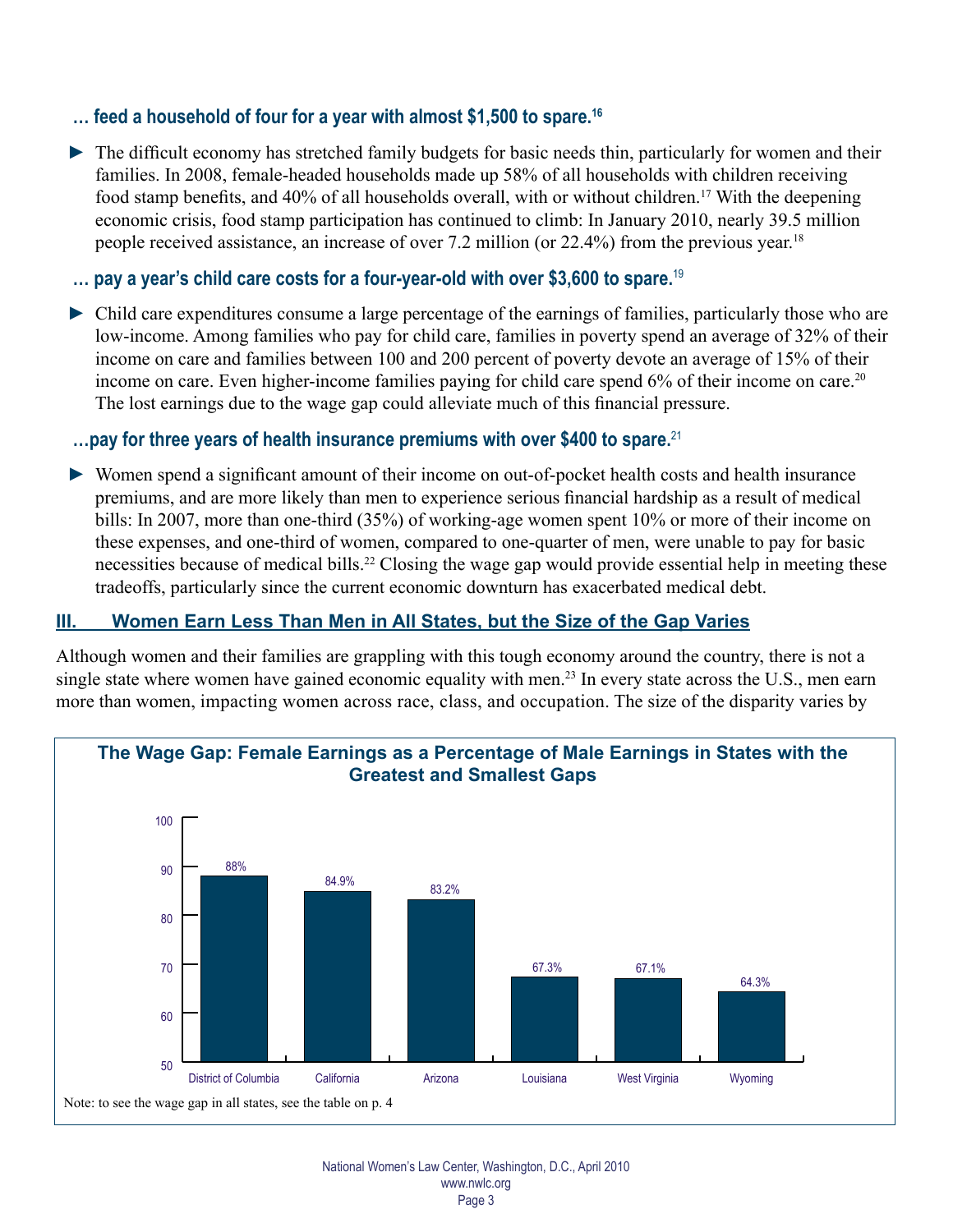state: In 2008, Washington, D.C. had the nation's smallest wage gap, at 88%, well ahead of California, where women earned 84.9% of what men earned. The median of 75.9% is shared by the states of Connecticut, Kentucky, New Mexico, and Pennsylvania. Women fared worst relative to men in Wyoming, where women's earnings represented only 64.3% of men's earnings, the widest gap of any state.

Women and their families cannot sustain a wage gap that persists this deep in this economy. There is no doubt that more is necessary both to strengthen equal pay laws, which have been weakened over time by courts, and to require the federal government to be more proactive in preventing and battling wage discrimination. In particular, the Paycheck Fairness Act, which has already passed the House of Representatives, would serve these goals

## **IV. The Paycheck Fairness Act Would Fight Pay Discrimination Based on Gender**

Introduced in both the House (H.R. 12) and the Senate (S. 182) and passed by the House last year, the Paycheck Fairness Act would address discriminatory pay practices, an important source of the wage gap. The Act builds upon the Equal Pay Act of 1963, which made it illegal for employers to pay unequal wages to men and women who perform substantially equal work. Among other things:

- ► The Paycheck Fairness Act allows victims of wage discrimination based on gender to receive full compensatory and punitive damages, as opposed to only liquidated damages and back pay awards, putting gender-based wage discrimination on equal footing with discrimination based on race and ethnicity.
- ► The Act would make it easier for parties that have been discriminated against to work together through a class action suit by automatically considering members part of the class unless they choose to opt out, in keeping with the Federal Rules of Civil **Procedure**
- $\triangleright$  The Act would close loopholes in how discrimination is counted by clarifying that a gender differential in pay within a company need not be within the same facility to count as discrimination, and by tightening the rules concerning defense of a gendered pay differential that employers claim is not due to sex.

# **Table 1: Median Earnings for Full-Time, Year-Round Workers by Sex and State24**

|                          | <b>FEMALE</b> | <b>MALE</b> | <b>FEMALE/MALE</b><br><b>EARNINGS RATIO</b> |
|--------------------------|---------------|-------------|---------------------------------------------|
| District of Columbia     | \$50,519      | \$57,393    | 88%                                         |
| California               | 40,521        | 47,758      | 84.9                                        |
| Arizona                  | 34,556        | 41,524      | 83.2                                        |
| Maryland                 | 44,188        | 53,189      | 83                                          |
| <b>New York</b>          | 40,490        | 48,882      | 82.8                                        |
| Vermont                  | 34,424        | 41,778      | 82.4                                        |
| Georgia                  | 34,513        | 42,391      | 81.4                                        |
| Hawaii                   | 36,709        | 45,577      | 80.5                                        |
| Florida                  | 32,506        | 40,672      | 79.9                                        |
| Maine                    | 32,613        | 40,908      | 79.7                                        |
| North Carolina           | 32,397        | 40,875      | 79.3                                        |
| New Jersey               | 44,343        | 55,980      | 79.2                                        |
| Delaware                 | 37,049        | 46,898      | 79                                          |
| Oregon                   | 33,959        | 43,226      | 78.6                                        |
| <b>Texas</b>             | 32,530        | 41,539      | 78.3                                        |
| Massachusetts            | 43,452        | 55,555      | 78.2                                        |
| Colorado                 | 36,618        | 47,270      | 77.5                                        |
| Montana                  | 29,634        | 38,440      | 77.1                                        |
| Nevada                   | 34,724        | 45,178      | 76.9                                        |
| Tennessee                | 31,091        | 40,458      | 76.8                                        |
| Minnesota                | 37,281        | 48,637      | 76.7                                        |
| lowa                     | 31,903        | 41,677      | 76.5                                        |
| Connecticut              | 44,625        | 58,838      | 75.9                                        |
| Kentucky                 | 31,089        | 40,977      | 75.9                                        |
| <b>New Mexico</b>        | 30,623        | 40,359      | 75.9                                        |
| Pennsylvania             | 35,265        | 46,455      | 75.9                                        |
| South Carolina           | 31,063        | 40,998      | 75.8                                        |
| South Dakota             | 28,431        | 37,493      | 75.8                                        |
| Missouri                 | 31,820        | 42,106      | 75.6                                        |
| Nebraska                 | 30,885        | 40,860      | 75.6                                        |
| Oklahoma                 | 30,123        | 39,860      | 75.6                                        |
| Virginia                 | 37,859        | 50,203      | 75.4                                        |
| Arkansas                 | 27,487        | 36,839      | 74.6                                        |
| Ohio                     | 33,628        | 45,214      | 74.4                                        |
| Wisconsin                | 33,640        | 45,266      | 74.3                                        |
| Rhode Island             | 36,536        | 49,265      | 74.2                                        |
| Alabama                  | 30,681        | 41,411      | 74.1                                        |
| Kansas                   | 32,066        | 43,346      | 74                                          |
| Mississippi              | 27,697        | 37,436      | 74                                          |
| Washington               | 37,932        | 51,272      | 74                                          |
| Illinois                 | 36,968        | 50,022      | 73.9                                        |
| Alaska                   | 37,861        | 51,500      | 73.5                                        |
| Michigan                 | 35,260        | 48,720      | 72.4                                        |
| Idaho                    | 29,730        | 41,461      | 71.7                                        |
| North Dakota             | 29,589        | 41,249      | 71.7                                        |
| New Hampshire            | 36,946        | 51,655      | 71.5                                        |
| Indiana                  | 31,935        | 44,906      | 71.1                                        |
| Utah                     |               | 45,028      | 69.3                                        |
| Louisiana                | 31,183        | 43,326      | 67.3                                        |
|                          | 29,147        | 40,941      | 67.1                                        |
| West Virginia<br>Wyoming | 27,472        |             |                                             |
|                          | 31,204        | 48,555      | 64.3                                        |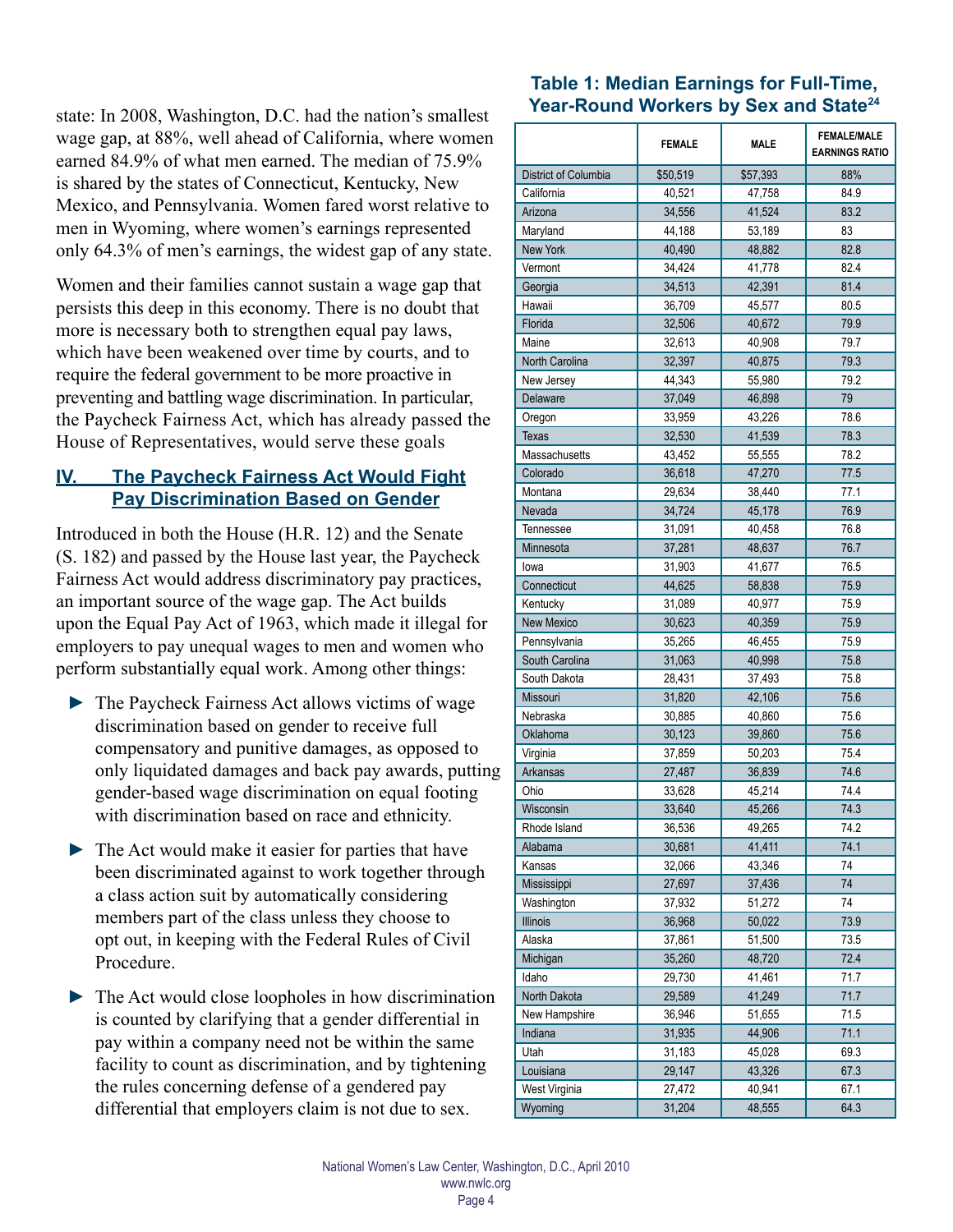► The Act would facilitate detection of pay discrimination by prohibiting punishment of employees who share salary information with coworkers, by requiring employers to submit pay data by race, sex, and national origin to the Equal Employment Opportunity Commission, and by reinstating collection of gender-based data in the Current Employment Statistics Survey.

#### **Endnotes**

- 1 Sources: **Groceries**—Average expenditure on "food at home" by single parents with 1 or more kids under 18. U.S. Census Bureau, Consumer Expenditure Survey (2008), Table 5: Composition of consumer unit: Average annual expenditure and characteristics; **Child Care**—Average costs for child care in a center in Indiana for a four-year-old. Indiana's cost for this type of care is the median of all state averages. National Association of Child Care Resource and Referral Agencies, "Parents and the High Price of Child Care: 2009 Update," Appendix 1; Rent and Utilities—Median monthly housing costs for renters (includes utilities). U.S. Census Bureau, American Housing Survey: 2007, Table 1A-7; **Health Insurance Premiums**—Average monthly employee contribution for family coverage. Derived from Kaiser Family Foundation, "Average Family Premium per Enrolled Employee For Employer-Based Health Insurance, 2008," U.S. average; **Loan Payments**—Average monthly payment for a class of 2008 graduate with the average student debt of \$23,200. Calculation assumes a 10-year payment plan and all debt in form of Stafford Loans (6.8% interest). Source for average student debt amount is The Project on Student Debt, "Student Debt and the Class of 2008" (December 2009), *available at* http://projectonstudentdebt.org/files/pub/classof2008.pdf.
- 2 NWLC calculations from U.S. Census Bureau, Current Population Survey, 2009 Annual Social and Economic Supplement, Table PINC-05: Work Experience in 2008—People 15 Years Old and Over by Total Money Earnings in 2008, Age, Race, Hispanic Origin, and Sex, *available at* http://www.census.gov/hhes/www/cpstables/032009/perinc/toc.htm (last visited April 16, 2010).
- 3 *Ibid*.
- 4 NWLC calculations from U.S. Census Bureau, America's Families and Living Arrangements Survey: 2009, Table FG5, *available at* http://www.census.gov/population/www/socdemo/hh-fam/cps2009.html (last visited April 16, 2010).
- 5 U.S. Department of Labor, Bureau of Labor Statistics, "The Employment Situation: March 2010," Table A10 (April 2, 2010), *available at* http://www.bls.gov/news.release/empsit.t10.htm (last visited April 16, 2010).
- 6 National Women's Law Center, "Poverty Among Women and Families, 2000-2008: Recession Deepens Poverty" (September 2009), *available at* http://www.nwlc.org/pdf/WomenPoverty2000-2008.pdf.
- 7 In 2008, 1,398,000 million married couples with children (5.4%) relied only on wives' earnings, and in 2007, 1,330,000 million married couples with children (5.0%) relied only on wives' earnings. NWLC calculations from U.S. Census Bureau, America's Families and Living Arrangements Survey: 2009, Table FG2, *available at* http://www.census.gov/population/www/socdemo/hh-fam/cps2009.html (last visited April 16, 2010). For historical comparisons, see America's Family and Living Arrangement Survey for 2007 and 2008.
- 8 NWLC calculations from U.S. Census Bureau, America's Families and Living Arrangements Survey: 2009, Table FG2, *available at* http://www.census.gov/population/www/socdemo/hh-fam/cps2009.html (last visited April 16, 2010).
- 9 U.S. Department of Labor, Bureau of Labor Statistics, Current Population Survey (monthly tables), Table A-6 "Employed and Unemployed Fulland Part-time Workers by Sex and Age" (March 2010), *available at* ftp://ftp.bls.gov/pub/suppl/empsit.cpseea6.txt (last visited April 15, 2010).
- 10 Institute for Women's Policy Research, Memo to John Roberts: The Gender Wage Gap is Real, 2 (Sept. 2005), *available at* http://www.iwpr. org/pdf/C362.pdf (last visited Feb. 23, 2007). Similarly, the Center for American Progress found that women lose \$434,000 over their lifetimes as a direct result of the gender pay gap. Jessica Arons, Lifetime Losses: The Career Wage Gap, (Center for American Progress Action Fund, December 2008), *available at* http://www.americanprogressaction.org/issues/2008/pdf/equal\_pay.pdf.
- 11 Olivia S. Mitchell, Phillip B. Levine, and John W. Phillips, "The Impact of Pay Inequality, Occupational Segregation, and Lifetime Work Experience on the Retirement Income of Women and Minorities," (AARP, September 1999), *available at* http://assets.aarp.org/rgcenter/ econ/9910\_women.pdf.
- 12 Ken McDonnell, EBRI, Income of the Elderly Population Age 65 and Over, 2007, EBRI Notes, May 2009, at 14, Figure 7, *available at* http://www.ebri.org/pdf/notespdf/EBRI\_Notes\_05-May09.CstShrg-IncEld.pdf.
- 13 All derived from Figures 1-3 of EBRI Notes, May 2008: Ownership of Individual Retirement Accounts and 401(k)-Type Plans, *available at* http://www.ebri.org/pdf/EBRI\_Notes\_05-2008.pdf.
- 14 U.S. Census Bureau, American Housing Survey: 2007, Table 1A-7, *available at* http://www.census.gov/hhes/www/housing/ahs/ahs07/ahs07. html (last visited April 16, 2010).
- 15 RealtyTrac, "RealtyTrac® Year-End Report Shows Record 2.8 Million U.S. Properties with Foreclosure Filings in 2009" (January 14, 2010), *available at* http://www.realtytrac.com/contentmanagement/pressrelease.aspx?channelid=9&itemid=8333.
- 16 Average annual expenditure on food (at home and away from home) for a four-person consumer unit. U.S. Census Bureau, Consumer Expenditure Survey (2008), Table 4: Size of consumer unit: Average annual expenditure and characteristics, *available at* http://www.bls.gov/ cex/2008/Standard/cusize.pdf (last visited April 16, 2010).